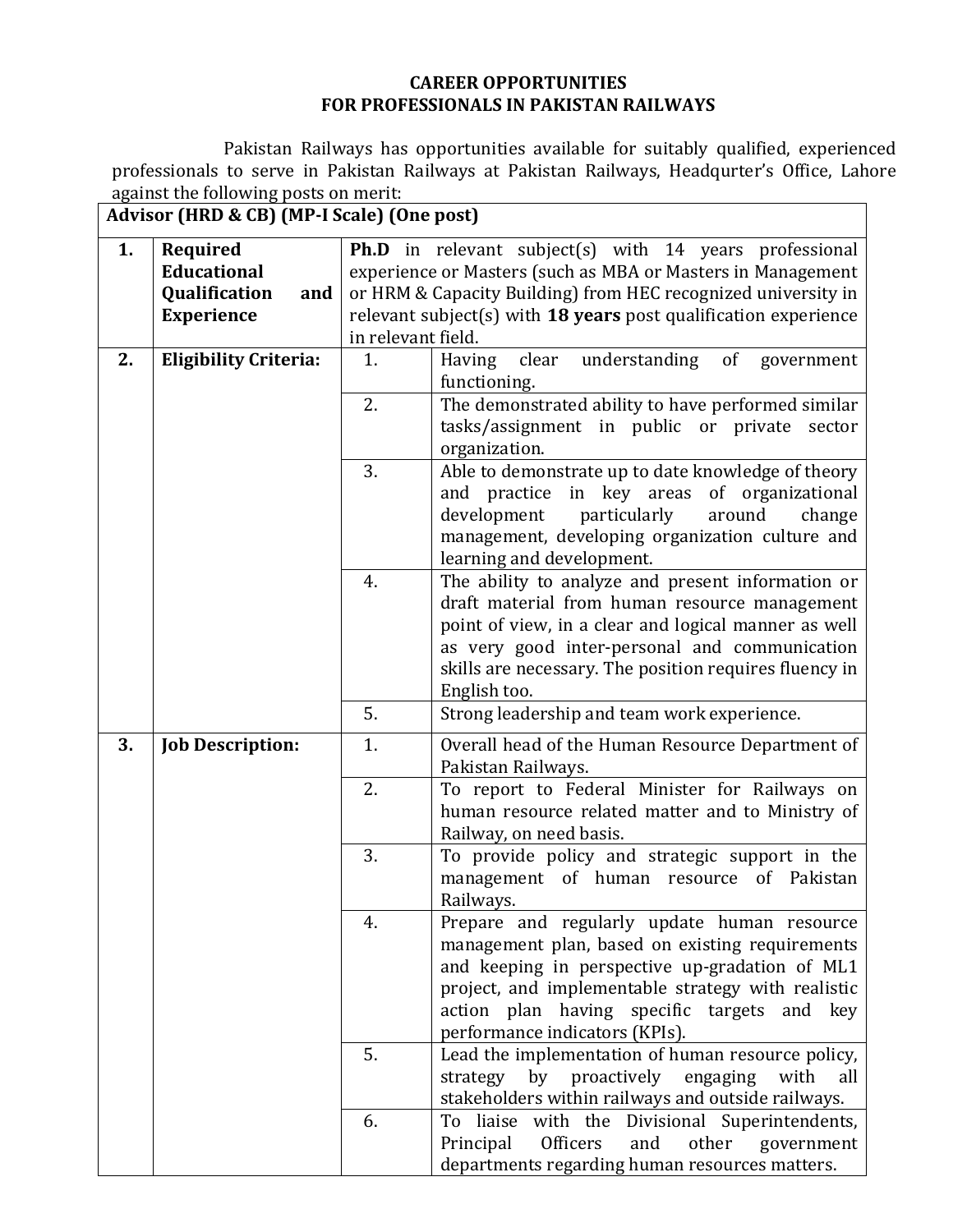|               |                                    | 7.<br>Providing organizational development solutions, human<br>resources development programs and effectively<br>implementing such solutions/programs.<br>Any other task or assignment entrusted by Secretary<br>8.<br>Railways or CEO/Sr. G.M.                                        |  |  |
|---------------|------------------------------------|----------------------------------------------------------------------------------------------------------------------------------------------------------------------------------------------------------------------------------------------------------------------------------------|--|--|
| 4.            |                                    | <b>Salary and Perks (Management Position-I Scale)</b>                                                                                                                                                                                                                                  |  |  |
| a.            | Scale of Pay                       | Rs. 433,950-33,000-532,950.                                                                                                                                                                                                                                                            |  |  |
| $b$ .         | Accommodation                      | Up to a rental ceiling of Rs. 101,000/- per month.                                                                                                                                                                                                                                     |  |  |
| $C_{\bullet}$ | <b>Utilities</b>                   | Rs. 19,650/- per month.                                                                                                                                                                                                                                                                |  |  |
| d.            | Transport                          | As per monetization of transport facilities policy MP-I<br>Rs. 95,910/- per month.                                                                                                                                                                                                     |  |  |
| e.            | TA/DA on domestic<br>official tour | As admissible to civil servants of the highest grade.                                                                                                                                                                                                                                  |  |  |
| f.            | TA/DA on official<br>duty abroad   | As admissible to civil servants in Category-I.                                                                                                                                                                                                                                         |  |  |
| g.            | <b>Medical Facility</b>            | Reimbursement of medical and hospitalization charges for self,<br>spouse and children for treatment received at Government or<br>Government recognized Institution in Pakistan.                                                                                                        |  |  |
| h.            | Leave                              | The incumbent shall earn leave on full pay $\omega$ 3 days per month<br>on annual basis and the leaves earned shall be availed during<br>the currency of the year. Title of Leave will neither be carried<br>over to the next year in case of non-availing nor will it be<br>encashed. |  |  |
| i.            | Gratuity                           | One month's basic pay for each completed year of service.                                                                                                                                                                                                                              |  |  |

| 5.        | <b>Contract Period:</b> |                                                                 |
|-----------|-------------------------|-----------------------------------------------------------------|
|           | Tenure of contract      | Three (03) years further extendable for a maximum period of     |
|           |                         | two (02) years on annual (yearly) basis subject to satisfactory |
|           |                         | performance.                                                    |
| $\rm ii)$ | Termination of          | On completion of tenure or one month's notice from either side. |
|           | Contract                |                                                                 |
| 6.        | <b>Discipline</b>       | As applicable in case of contract employees                     |

## **Advisor (Business Planning) (MP-I Scale) (One post)**

|    | Required                     | <b>Ph.D</b> in relevant subject(s) with 14 years professional                                                                                                                                                                                                           |  |  |  |  |  |
|----|------------------------------|-------------------------------------------------------------------------------------------------------------------------------------------------------------------------------------------------------------------------------------------------------------------------|--|--|--|--|--|
|    | <b>Educational</b>           | experience or Masters in relevant subject(s)(such as MBA / CA/                                                                                                                                                                                                          |  |  |  |  |  |
|    | <b>Qualification and</b>     | M.Com, etc.) from HEC recognized university with 18 years                                                                                                                                                                                                               |  |  |  |  |  |
|    | <b>Experience</b>            | post qualification experience in relevant field.                                                                                                                                                                                                                        |  |  |  |  |  |
| 2. | <b>Eligibility Criteria:</b> | Having clear understanding of government functioning.<br>1.                                                                                                                                                                                                             |  |  |  |  |  |
|    |                              | 2.<br>The demonstrated ability to have performed similar<br>tasks / assignment in public or private sector<br>organization.                                                                                                                                             |  |  |  |  |  |
|    |                              | The ability to analyze and present information or draft<br>3.<br>material from business point of view, in a clear and<br>logical manner as well as very good inter-personal and<br>communication skills are necessary. The position<br>requires fluency in English too. |  |  |  |  |  |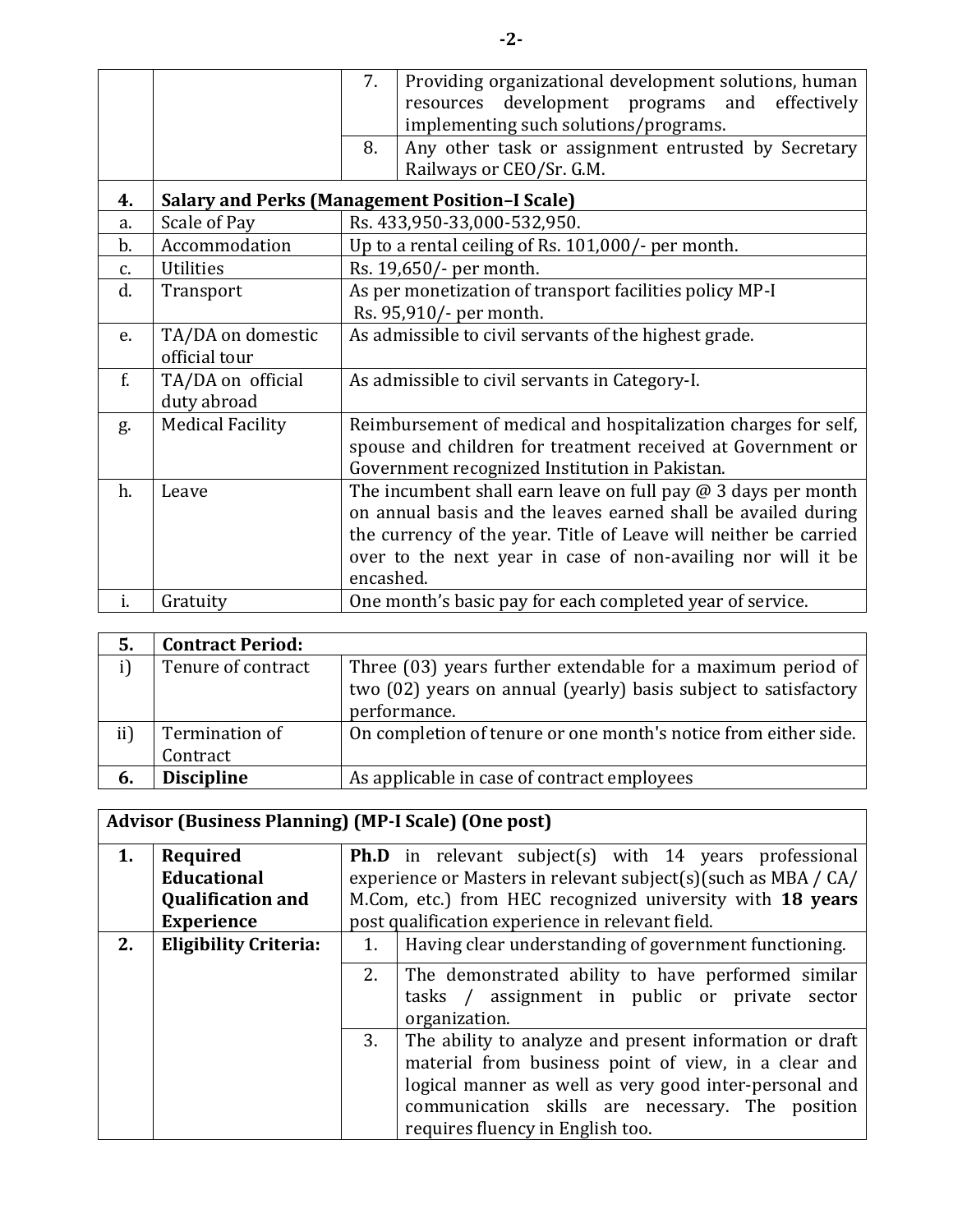|    |                                                       | 4.                                             | Preference will be given candidates:                                                                             |  |  |
|----|-------------------------------------------------------|------------------------------------------------|------------------------------------------------------------------------------------------------------------------|--|--|
|    |                                                       |                                                | Having variety of experience in the relevant<br>a)                                                               |  |  |
|    |                                                       |                                                | fields such as business portfolio management,                                                                    |  |  |
|    |                                                       |                                                | business development, investment performance<br>analytics, and PPP projects, etc.                                |  |  |
|    |                                                       |                                                | With more than three years of work experience<br>b)                                                              |  |  |
|    |                                                       |                                                | in domestic or international corporate at senior                                                                 |  |  |
|    |                                                       |                                                | level positions.                                                                                                 |  |  |
|    |                                                       | 5.                                             | Strong leadership and team work experience.                                                                      |  |  |
| 3. | <b>Job Description:</b>                               | 1.                                             | Overall head of the Business Planning Directorate of<br>Pakistan Railways.                                       |  |  |
|    |                                                       | 2.                                             | To report to Federal Minister for Railways on business<br>planning related matter and to Ministry of Railway, on |  |  |
|    |                                                       | 3.                                             | need basis.<br>To provide policy and strategic support in the                                                    |  |  |
|    |                                                       |                                                | management of business planning of Pakistan<br>Railways.                                                         |  |  |
|    |                                                       | 4.                                             | Prepare and regularly update Pakistan Railway'<br>business plan, based on existing requirements and              |  |  |
|    |                                                       |                                                | keeping in perspective upgradation of ML-1 project,                                                              |  |  |
|    |                                                       |                                                | with implementable strategy and realistic action plan                                                            |  |  |
|    |                                                       |                                                | having specific targets and key performance indicators                                                           |  |  |
|    |                                                       |                                                | $(KPIs)$ .                                                                                                       |  |  |
|    |                                                       | 5.                                             | Lead the implementation of business development                                                                  |  |  |
|    |                                                       |                                                | policy, strategy by proactively engaging with all<br>stakeholders within railways and outside railways.          |  |  |
|    |                                                       | 6.                                             | To liaise with the Divisional Superintendents, Principal                                                         |  |  |
|    |                                                       |                                                | Officers and other government departments regarding                                                              |  |  |
|    |                                                       |                                                | business planning matters.                                                                                       |  |  |
|    |                                                       | 7.                                             | development<br>Providing<br>business<br>solutions<br>by                                                          |  |  |
|    |                                                       |                                                | designing products in railway sector based on market<br>principles and effectively implementing such products.   |  |  |
|    |                                                       | 8.                                             | build a team of professional in Business<br>To                                                                   |  |  |
|    |                                                       |                                                | Development Directorate and give the team with                                                                   |  |  |
|    |                                                       | 9.                                             | achievable targets.                                                                                              |  |  |
|    |                                                       |                                                | Any other task or assignment entrusted by Secretary<br>Railways or CEO/Sr. G.M.                                  |  |  |
| 4. | <b>Salary and Perks (Management Position-I Scale)</b> |                                                |                                                                                                                  |  |  |
| a. | Scale of Pay                                          |                                                | Rs. 433,950-33,000-532,950.                                                                                      |  |  |
| b. | Accommodation                                         |                                                | Up to a rental ceiling of Rs. 101,000/- per month.                                                               |  |  |
| c. | <b>Utilities</b>                                      |                                                | Rs. 19,650/- per month.                                                                                          |  |  |
| d. | Transport                                             |                                                | As per monetization of transport facilities policy MP-I<br>Rs. 95,910/- per month.                               |  |  |
| e. | TA/DA on domestic<br>official tour                    |                                                | As admissible to civil servants of the highest grade.                                                            |  |  |
| f. | TA/DA on official<br>duty abroad                      |                                                | As admissible to civil servants in Category-I.                                                                   |  |  |
| g. | <b>Medical Facility</b>                               |                                                | Reimbursement of medical and hospitalization charges for self,                                                   |  |  |
|    |                                                       |                                                | spouse and children for treatment received at Government or                                                      |  |  |
|    |                                                       | Government recognized Institution in Pakistan. |                                                                                                                  |  |  |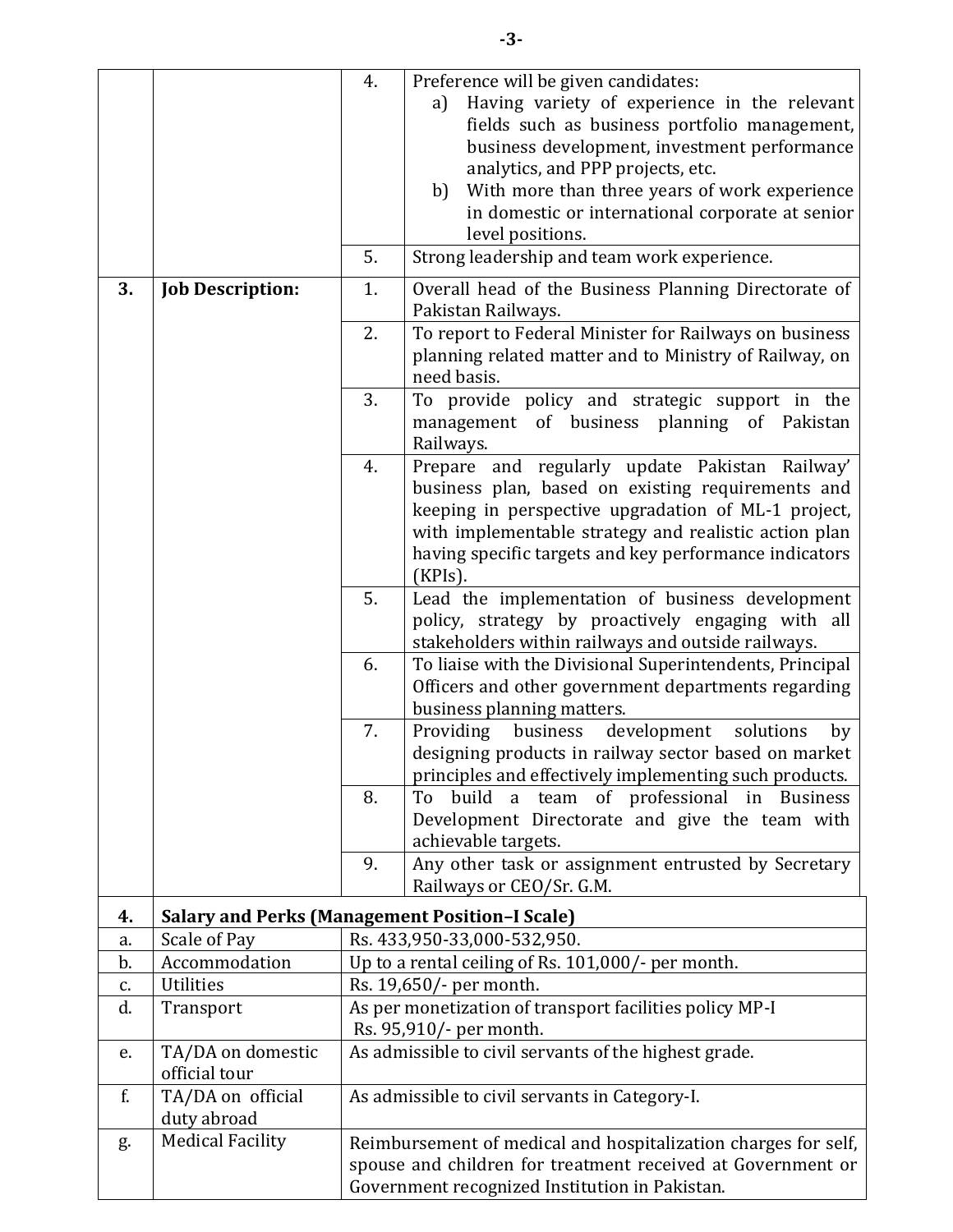| h.  | Leave                   | The incumbent shall earn leave on full pay $@$ 3 days per month<br>on annual basis and the leaves earned shall be availed during<br>the currency of the year. Title of Leave will neither be carried<br>over to the next year in case of non-availing nor will it be |
|-----|-------------------------|----------------------------------------------------------------------------------------------------------------------------------------------------------------------------------------------------------------------------------------------------------------------|
|     |                         | encashed.                                                                                                                                                                                                                                                            |
| 1.  | Gratuity                | One month's basic pay for each completed year of service.                                                                                                                                                                                                            |
| 5.  | <b>Contract Period:</b> |                                                                                                                                                                                                                                                                      |
| i)  | Tenure of contract      | Three (03) years further extendable for a maximum period of                                                                                                                                                                                                          |
|     |                         | two (02) years on annual (yearly) basis subject to satisfactory                                                                                                                                                                                                      |
|     |                         | performance.                                                                                                                                                                                                                                                         |
| ii) | Termination of          | On completion of tenure or one month's notice from either side.                                                                                                                                                                                                      |
|     | Contract                |                                                                                                                                                                                                                                                                      |
| 6.  | <b>Discipline</b>       | As applicable in case of contract employees.                                                                                                                                                                                                                         |

|    | <b>Advisor (Technical) (MP-I Scale) (One post)</b>                  |    |                                                                                                                                                                                                                                                                  |  |  |  |
|----|---------------------------------------------------------------------|----|------------------------------------------------------------------------------------------------------------------------------------------------------------------------------------------------------------------------------------------------------------------|--|--|--|
| 1. | <b>Required Educational</b><br><b>Qualification and Experience:</b> |    | <b>Ph.D</b> in relevant subject(s) with 14<br>years<br>professional experience or Masters in relevant<br>subject(s)(such as Masters in Engineering, etc.)<br>from HEC recognized university with 18 years post<br>qualification experience in relevant field.    |  |  |  |
| 2. | 1.<br><b>Eligibility Criteria:</b><br>2.<br>3.                      |    | Having<br>clear<br>understanding<br>of government<br>functioning.                                                                                                                                                                                                |  |  |  |
|    |                                                                     |    | Demonstrated ability to have performed similar<br>tasks / assignment in public or private sector<br>organization.<br>Demonstrated ability to have performed similar<br>tasks / assignment in public or private sector<br>organization.                           |  |  |  |
|    |                                                                     |    |                                                                                                                                                                                                                                                                  |  |  |  |
|    | 4.                                                                  |    | The ability to analyze and present information on<br>technical matters, in a clear and logical manner as<br>well<br>inter-personal<br>very<br>good<br>as<br>and<br>communication skills are necessary. The position<br>requires fluency in English too.          |  |  |  |
|    | 5.                                                                  |    | Strong leadership and team work experience.                                                                                                                                                                                                                      |  |  |  |
| 3. | <b>Job Description:</b>                                             | 1. | Advise on technical matters relating to Railway<br>rolling stock and Infrastructure.                                                                                                                                                                             |  |  |  |
|    |                                                                     | 2. | To report to Minister for Railways on Technical<br>issues.                                                                                                                                                                                                       |  |  |  |
|    | 3.                                                                  |    | To communicate across teams within Pakistan<br>Railways and Ministry of Railways.                                                                                                                                                                                |  |  |  |
|    | 4.                                                                  |    | Support to develop technical programmes, based on<br>existing requirements and keeping in perspective<br>upgradation of ML-1 Project, and implementable<br>strategy with realistic action plan having specific<br>targets and key performance indicators (KPIs). |  |  |  |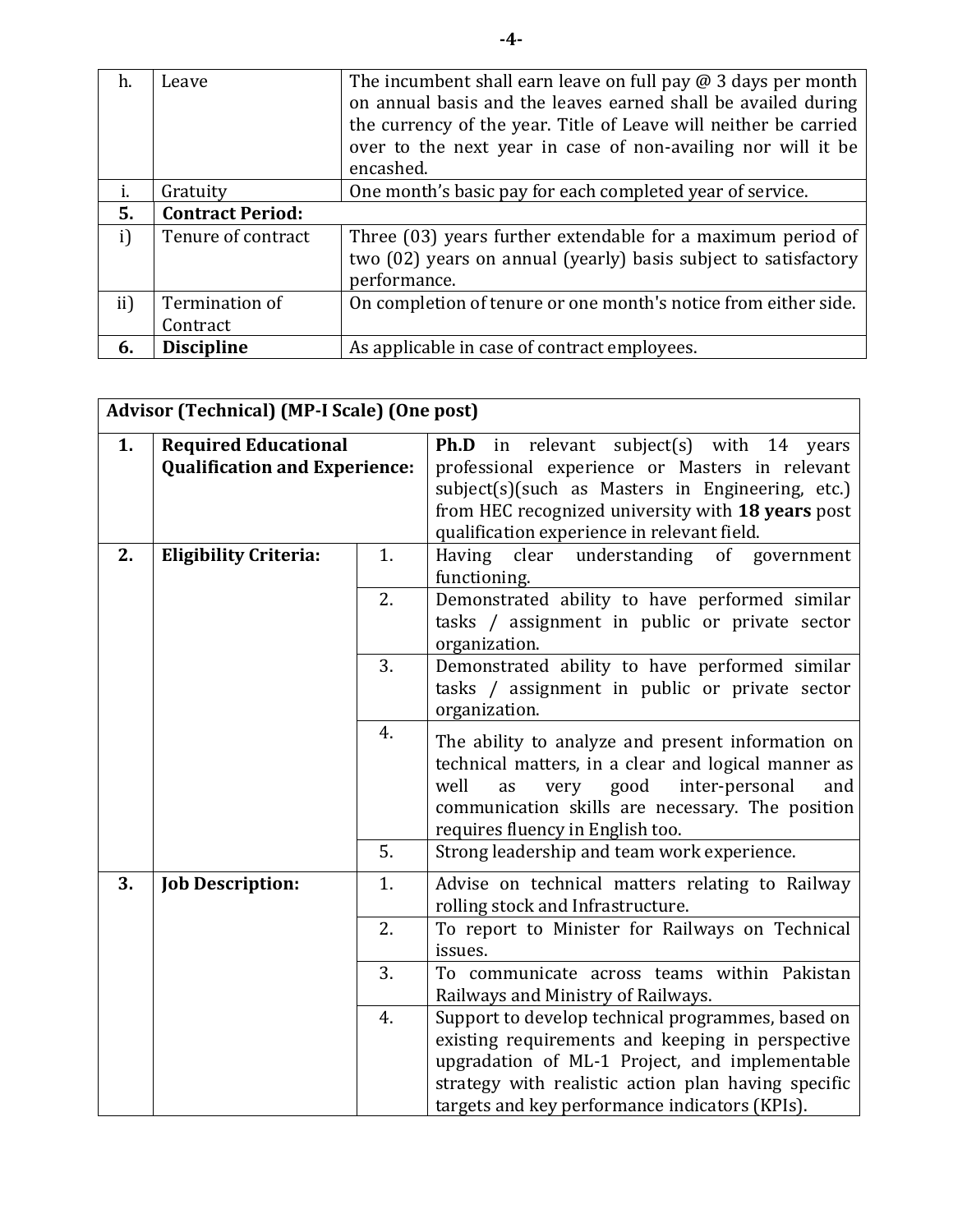|     |                                                       | 5.<br>6.<br>7.                                                                                                                                                                                                                                                                    | Lead the implementation of on-going strategy of<br>raising the axle load and line capacity over Pakistan<br>by proactively engaging<br>Railways,<br>with<br>all<br>stakeholders within and outside Railways.<br>To liaise with all stake holders and government<br>departments regarding technical issues.<br>Conduct technical reviews of on-going projects. |  |
|-----|-------------------------------------------------------|-----------------------------------------------------------------------------------------------------------------------------------------------------------------------------------------------------------------------------------------------------------------------------------|---------------------------------------------------------------------------------------------------------------------------------------------------------------------------------------------------------------------------------------------------------------------------------------------------------------------------------------------------------------|--|
|     |                                                       | 8.                                                                                                                                                                                                                                                                                | Task or assignment entrusted by the Federal<br>Minister for Railways.                                                                                                                                                                                                                                                                                         |  |
| 4.  | <b>Salary and Perks (Management Position-I Scale)</b> |                                                                                                                                                                                                                                                                                   |                                                                                                                                                                                                                                                                                                                                                               |  |
| a.  | Scale of Pay                                          |                                                                                                                                                                                                                                                                                   | Rs. 433,950-33,000-532,950.                                                                                                                                                                                                                                                                                                                                   |  |
| b.  | Accommodation                                         |                                                                                                                                                                                                                                                                                   | Up to a rental ceiling of Rs. 101,000/- per month.                                                                                                                                                                                                                                                                                                            |  |
| c.  | <b>Utilities</b>                                      |                                                                                                                                                                                                                                                                                   | Rs. 19,650/- per month.                                                                                                                                                                                                                                                                                                                                       |  |
| d.  | Transport                                             | As per monetization of transport facilities policy MP-I<br>Rs. 95,910/- per month.                                                                                                                                                                                                |                                                                                                                                                                                                                                                                                                                                                               |  |
| e.  | TA/DA on domestic<br>official tour                    | As admissible to civil servants of the highest grade.                                                                                                                                                                                                                             |                                                                                                                                                                                                                                                                                                                                                               |  |
| f.  | TA/DA on official<br>duty abroad                      | As admissible to civil servants in Category-I.                                                                                                                                                                                                                                    |                                                                                                                                                                                                                                                                                                                                                               |  |
| g.  | <b>Medical Facility</b>                               | Reimbursement of medical and hospitalization charges for self,<br>spouse and children for treatment received at Government or<br>Government recognized Institution in Pakistan.                                                                                                   |                                                                                                                                                                                                                                                                                                                                                               |  |
| h.  | Leave                                                 | The incumbent shall earn leave on full pay $@$ 3 days per month<br>on annual basis and the leaves earned shall be availed during<br>the currency of the year. Title of Leave will neither be carried<br>over to the next year in case of non-availing nor will it be<br>encashed. |                                                                                                                                                                                                                                                                                                                                                               |  |
| i.  | Gratuity                                              | One month's basic pay for each completed year of service.                                                                                                                                                                                                                         |                                                                                                                                                                                                                                                                                                                                                               |  |
| 5.  | <b>Contract Period:</b>                               |                                                                                                                                                                                                                                                                                   |                                                                                                                                                                                                                                                                                                                                                               |  |
| i)  | Tenure of contract                                    | Three (03) years further extendable for a maximum period of<br>two (02) years on annual (yearly) basis subject to satisfactory<br>performance.                                                                                                                                    |                                                                                                                                                                                                                                                                                                                                                               |  |
| ii) | Termination of<br>Contract                            | On completion of tenure or one month's notice from either side.                                                                                                                                                                                                                   |                                                                                                                                                                                                                                                                                                                                                               |  |
| 6.  | <b>Discipline</b>                                     |                                                                                                                                                                                                                                                                                   | As applicable in case of contract employees.                                                                                                                                                                                                                                                                                                                  |  |

Applications on prescribed format alongwith complete CV, passport size photograph should reach at the address given below, within thirty (30) days of the publication of this advertisement through courier or e-mail on **[diradmn@railways.gov.pk](mailto:diradmn@railways.gov.pk)** (soft copy on prescribed format). Incomplete applications will not be considered.

Recruiting Agencies can also forward applications of professional with required education and experience on the terms & conditions approved by the Railway Board in its 9th Meeting held on 25.2.2020 under ex-agenda item No. 1, on payment of one month salary, equal to MP-1 Scale or equivalent, to Head Hunters provided referrals by the Recruiting Agency/Head Hunters is finally selected on merit through selection procedure. However, if applied directly by the candidate as well, direct application will be entertained/considered for the scrutiny.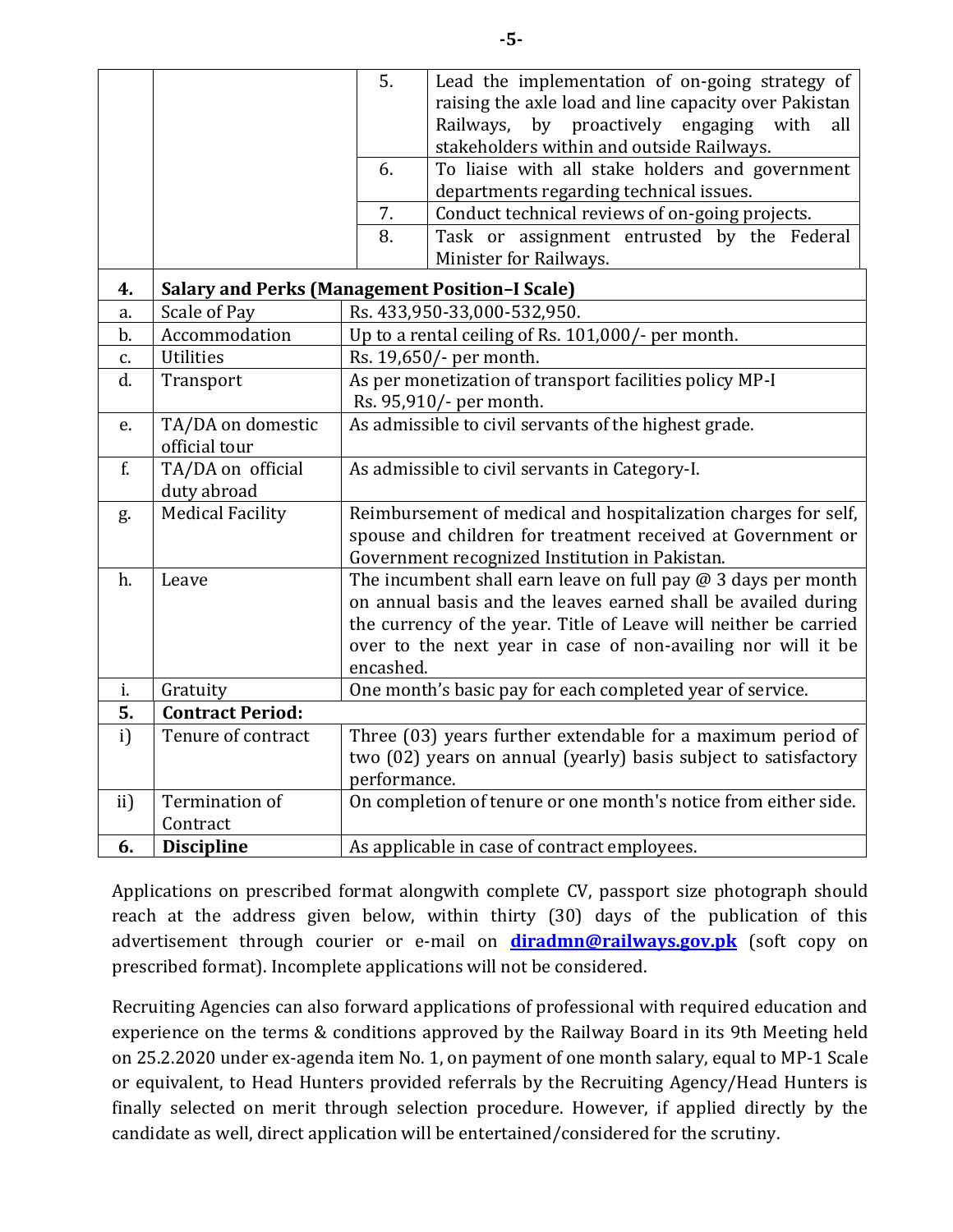Pakistan Railways is the largest Public Sector Organization in the country in transport sector, which carried over 60 million passengers and about 8.7 million tonnes of freight during last financial year 2018-19. Candidates who wish to apply for the given positions shall have world class experience of working in relevant fields with multidiscipline large organizations requiring highly challenging and transformational environment, with proved track record of success and achievements. PR is looking for an Advisors of the world class experience, with national/international experience in the relevant fields of specialty having proven track record par excellence, who will directly head the respective teams of Railway and market professionals, for devising solutions strategy and implementing the plans to achieve desired results. The positions will be based in PR Headquarters Office Lahore.

Pakistan Railways is an equal opportunity provider.

Performa to be filled in by the applicant and to be attached with the application and CV;

| $\mathbf{I}$ | <b>Personal Information</b> |  |
|--------------|-----------------------------|--|
| 1.           | Name                        |  |
| 2.           | Father's Name               |  |
| 3.           | Email                       |  |
| 4.           | Mobile                      |  |
| 5.           | Address                     |  |
| 6.           | <b>CNIC Number</b>          |  |
| 7.           | Date of Birth & Age         |  |

| III | <b>Qualification (Start from the latest)</b> |                 |             |                       |  |  |
|-----|----------------------------------------------|-----------------|-------------|-----------------------|--|--|
| #   | Qualification/Degree                         | Year of Passing | Institution | <b>Major Subjects</b> |  |  |
| 1.  |                                              |                 |             |                       |  |  |
| 2.  |                                              |                 |             |                       |  |  |
| 3.  |                                              |                 |             |                       |  |  |
| 4.  |                                              |                 |             |                       |  |  |
| 5.  |                                              |                 |             |                       |  |  |
| 6.  |                                              |                 |             |                       |  |  |
| 7.  |                                              |                 |             |                       |  |  |
| 8.  |                                              |                 |             |                       |  |  |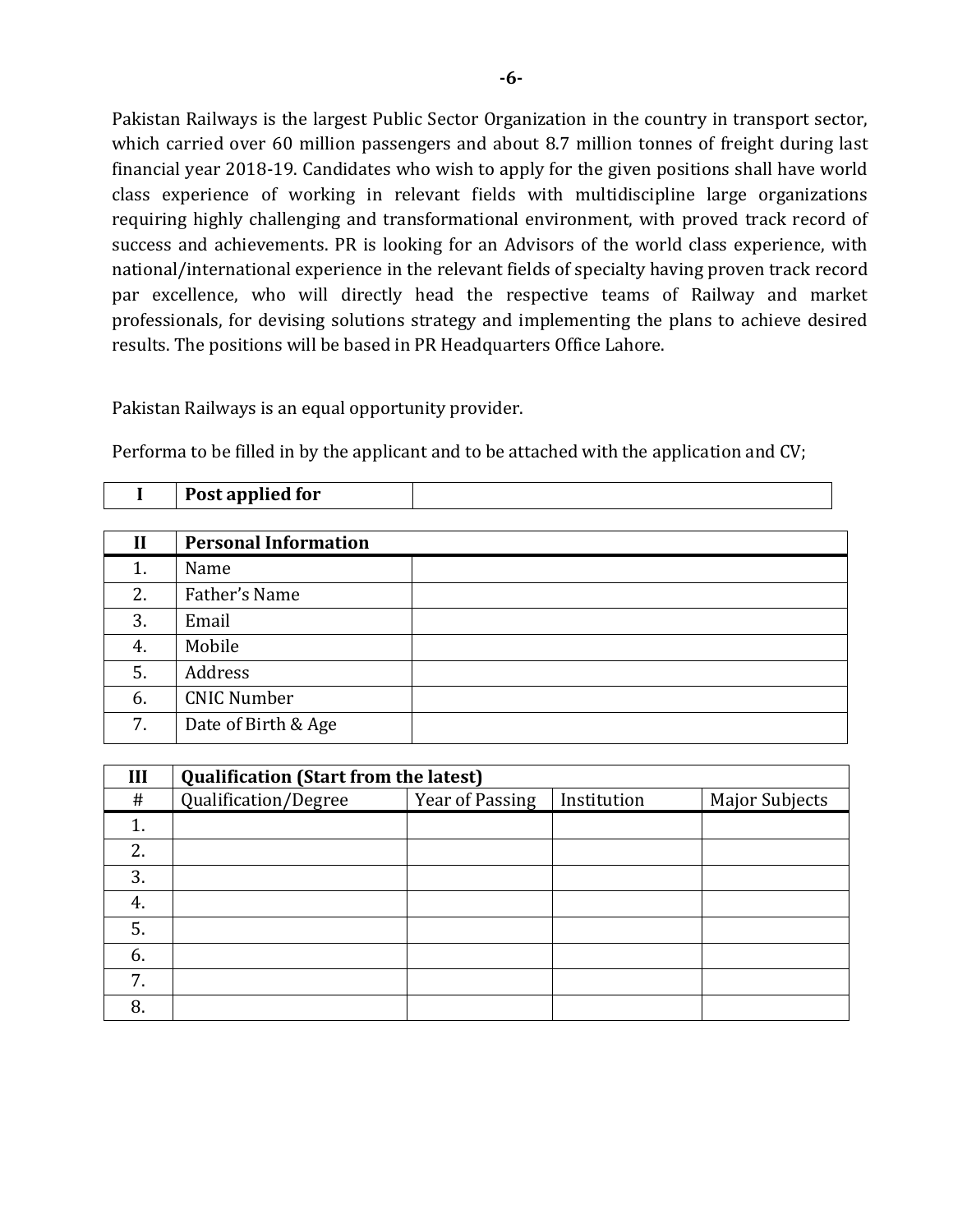| IV | <b>Experience in Pakistan (Start from the latest)</b> |              |             |           |                  |  |
|----|-------------------------------------------------------|--------------|-------------|-----------|------------------|--|
| #  | Designation                                           | Organization | Period From | Period To | Key              |  |
|    |                                                       |              |             |           | Responsibilities |  |
| 1. |                                                       |              |             |           |                  |  |
| 2. |                                                       |              |             |           |                  |  |
| 3. |                                                       |              |             |           |                  |  |
| 4. |                                                       |              |             |           |                  |  |
| 5. |                                                       |              |             |           |                  |  |
| 6. |                                                       |              |             |           |                  |  |
| 7. |                                                       |              |             |           |                  |  |
| 8. |                                                       |              |             |           |                  |  |
|    |                                                       |              |             |           |                  |  |

| V  | International Experience, if any (Start from the latest) |              |             |           |                  |
|----|----------------------------------------------------------|--------------|-------------|-----------|------------------|
| #  | Designation                                              | Organization | Period From | Period To | Key              |
|    |                                                          |              |             |           | Responsibilities |
|    |                                                          |              |             |           |                  |
| 2. |                                                          |              |             |           |                  |
| 3. |                                                          |              |             |           |                  |
| 4. |                                                          |              |             |           |                  |
| 5. |                                                          |              |             |           |                  |
| 6. |                                                          |              |             |           |                  |
|    |                                                          |              |             |           |                  |

| VI | Trainings/Workshops/Certifications |                          |             |           |
|----|------------------------------------|--------------------------|-------------|-----------|
| #  | <b>Training Course</b>             | Institution/Organization | Period From | Period To |
|    |                                    |                          |             |           |
| 2. |                                    |                          |             |           |
| 3. |                                    |                          |             |           |
| 4. |                                    |                          |             |           |
| 5. |                                    |                          |             |           |
| 6. |                                    |                          |             |           |
|    |                                    |                          |             |           |

| <b>VII</b> | <b>Publications</b> |                    |                     |
|------------|---------------------|--------------------|---------------------|
| $\#$       | Title               | Journal/Periodical | Date of Publication |
|            |                     |                    |                     |
|            |                     |                    |                     |
| C.         |                     |                    |                     |
|            |                     |                    |                     |
|            |                     |                    |                     |